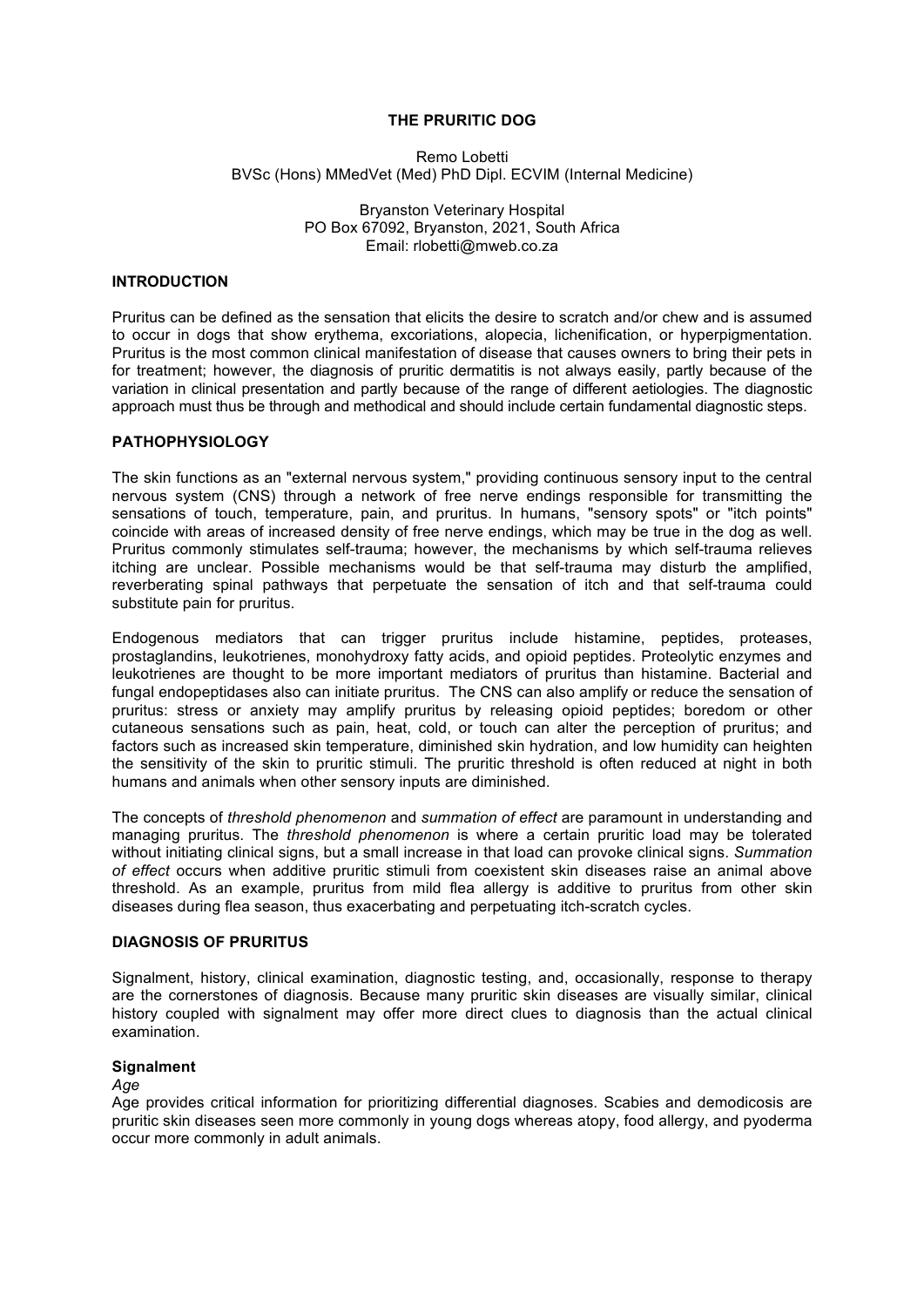# *Breed*

Certain skin diseases are breed specific: golden retrievers, Dalmatians, retrievers, beagles, and many small terrier breeds are at increased risk for the development of atopy; the West Highland white terrier for secondary *Malassezia* dermatitis; and the Chinese Shar Pei seems predisposed to atopy, food allergy, pyoderma, and demodicosis.

## *Sex*

Although sex predilections are not common in pruritic skin diseases, pruritus may be seen with Sertoli cell tumours, male-feminizing syndromes, and female hyper-oestrogenism.

## **Historical findings**

## *General history*

A general history pertaining to diet, environment, use of home skin care, recent exposures, and the presence or absence of pruritus in other animals or people in the environment should be obtained, which may aid in prioritizing differential diagnoses.

## *Diet*

Food allergy or intolerance can cause pruritus; however, adverse reactions to food frequently coexist with other allergic skin diseases such as atopy and flea allergy dermatitis. Lipid-deficient diets may exacerbate seborrhoea.

## *Environment and exposure*

Flea allergy, scabies, and cheyletiellosis are all seen more frequently in dogs that are permitted to roam free. Acquisition of a new pet, sheltering a stray animal, recent kennelling, and grooming can all increase the likelihood of contagious disease.

## *Other household pets*

Pruritus or lack of pruritus in other animals may offer clues to contagion. However, even though dogs and cats share the cat flea as a common ectoparasite, flea allergy is much more common in dogs. A seemingly unaffected cat is often the source of fleas in indoor dogs with flea allergy dermatitis. Although uncommon, asymptomatic carriers of canine scabies do exist because clinical disease requires hypersensitivity.

#### *Human contacts*

A pruritic papular rash in an owner with a pruritic pet may suggest zoonotic infestation with scabies or cheyletiellosis. Annular, erythematous lesions may suggest dermatophytosis.

## **Specific history**

Specific history relates to the current pruritic skin disease. The initial site of skin lesion development, onset and progression, intensity of pruritus, seasonality or other pattern, and response or lack of response to previous therapy may aid in establishing a diagnosis.

#### *Site, onset, and progression*

Knowledge of the initial sites of skin lesions may be useful, especially if the disease has generalized before veterinary care is sought. Scabies often begins on the margins of the pinnae before generalizing. Rapid-onset pruritus should increase suspicion for ectoparasitic diseases and, less commonly, adverse drug reactions. Pruritus of insidious onset is more suggestive of slowly progressive, chronic skin diseases such as atopy, food allergy, pyoderma, seborrhoea, and *Malassezia* dermatitis.

#### *Intensity*

Most animals do not exhibit pruritus in the examination room with scabies and flea allergy dermatitis being notable exceptions. Frequency and intensity of pruritus may be inferred from asking the owner how many times the animal will scratch (or chew or lick) if it is ignored while the owner observes the animal at home.

#### *Seasonality*

Atopy and flea allergy dermatitis are often seasonal; *Malassezia* dermatitis may occur more frequently during months of higher humidity; cyclical pruritus without seasonality can sometimes signify contact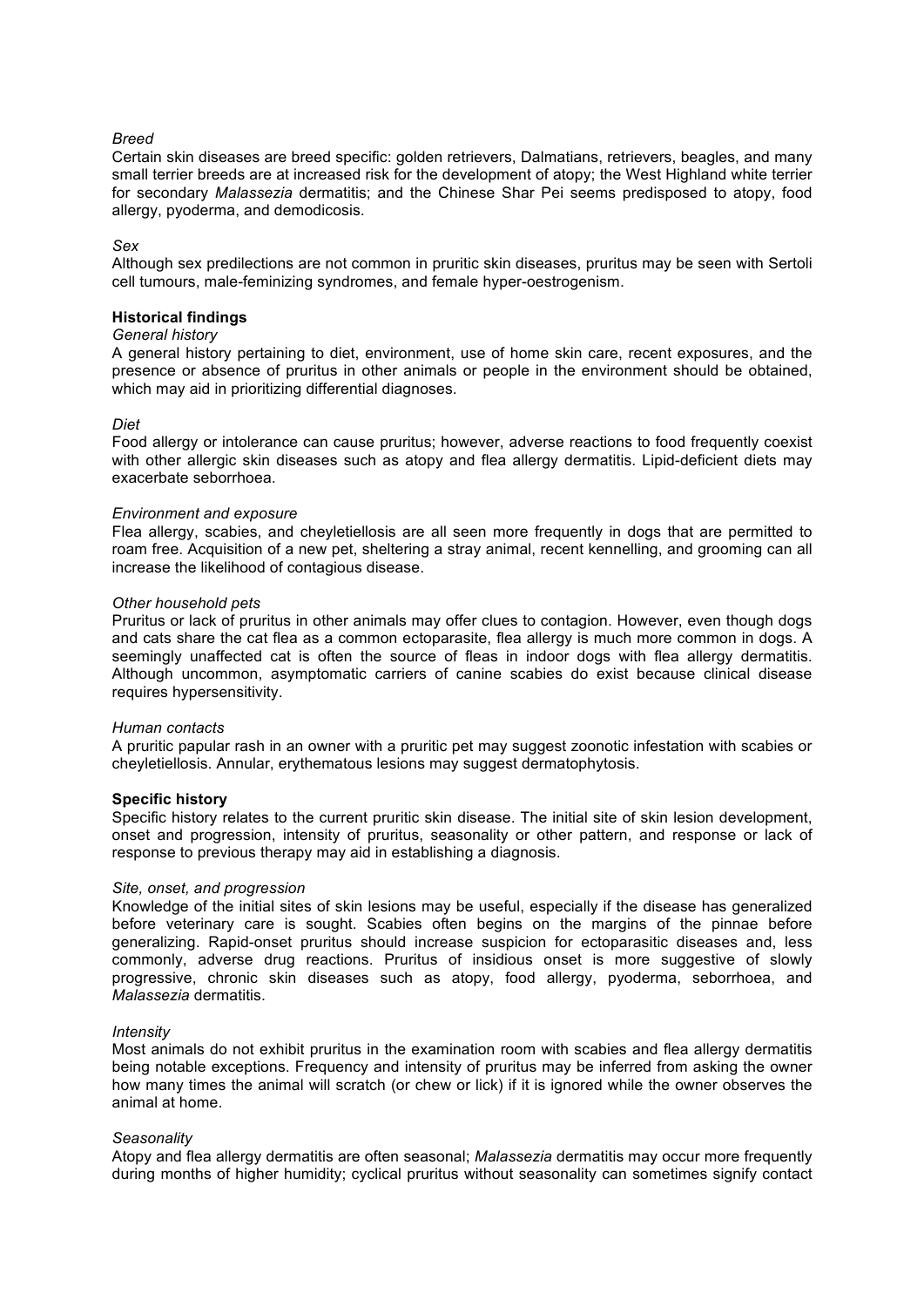dermatitis associated with change of environment; and psychogenic pruritus may begin as a predictable, attention-getting device. Pruritus seen with food allergy should be continuous unless the diet is changed.

## *Response to previous therapy*

Response or lack of response to previous medications, particularly corticosteroids, antibiotics, or parasiticides, may offer additional clues. Although allergic diseases all respond to corticosteroids to some degree, food allergy may be less responsive to corticosteroids than atopy or flea allergy dermatitis. Prior diminished pruritus in response to antibiotics in dogs is often overlooked and indicates the likelihood of pyoderma. Pruritus as the result of pyoderma may also diminish in response to corticosteroids.

## **Clinical examination**

A complete clinical examination is extremely important when evaluating any animal with skin disease as skin disease may be an indicator of systemic disorders. Examination of the skin, muco-cutaneous junctions, oral cavity, ears, genitals, and lymph nodes should be emphasized. Objective signs of pruritus include excoriations and broken or barbered hairs with a dry lusterless hair coat.

Pruritus may occur with or without primary skin lesions. If present, primary skin lesions such as papules or pustules may be helpful in establishing a diagnosis. Coexistent alopecia may offer additional clues. Unfortunately, self-trauma often leads to the obliteration of initial, more diagnostic primary skin lesions substituting excoriations, lichenification, and alopecia. The concept of "a rash that itches" indicates primary skin lesions that are itchy, and "an itch that rashes" indicates that pruritic patients without primary lesions traumatize themselves. Ectoparasitic skin diseases, pyoderma, and cornification abnormalities are among the more common pruritic skin diseases where primary skin lesions are identified. Conversely, primary lesions are much less common in atopy and food allergy. The distribution of lesions, presence or absence of bilateral symmetry and major foci of pruritus can be valuable aids to diagnosis. Primary or secondary lesions, if present in a particular site, may be highly suggestive of specific diseases.

### **Diagnostic plan**

Diagnostic plans should be formulated based on prioritization of differential diagnoses using signalment, history, and physical findings with specific diagnostic procedures selected based on the most likely differential diagnoses. Skin scrapings, fungal culture, exfoliate cytology, trial therapy for ectoparasites, and skin biopsy, are the most cost-effective diagnostic procedures for the pruritic animal.

#### *Skin scrapings*

Multiple skin scrapings should be performed on all pruritic dogs. Affected areas should be gently clipped, and then either a scalpel blade or glass slide dipped in mineral oil, should be scraped perpendicular to the skin surface in the direction of hair growth. The acquired debris is then placed on a slide, a cover slip applied, and the specimen examined microscopically using low light. Demodex mites usually are readily demonstrable (except in chronic pododemodicosis and in the Chinese Shar Pei). Scabies mites are documented in less than half of affected dogs, underscoring the need for trial therapy in suspected cases. Dry scrapings may be stained as smears to look for *Malassezia*.

#### *Exfoliate cytology*

Affected skin, intact pustules, or exudates should be smeared, stained with a rapid stain such as Diff Quik® , and examined microscopically for the presence of bacteria, *Malassezia*, and inflammatory cells. Clear tape preparations may demonstrate *Cheyletiella* and stained tape preparations may demonstrate bacteria or *Malassezia*.

#### *Faecal examination*

Faecal examination may document endoparasite infestations and may reveal the presence of mites.

## *Skin biopsy*

Skin biopsy is especially valuable if primary skin lesions are free of self-traumatic excoriations. If only self-traumatic lesions are present, definitive diagnosis is less likely, but results may aid in prioritizing or ruling out various differential diagnoses.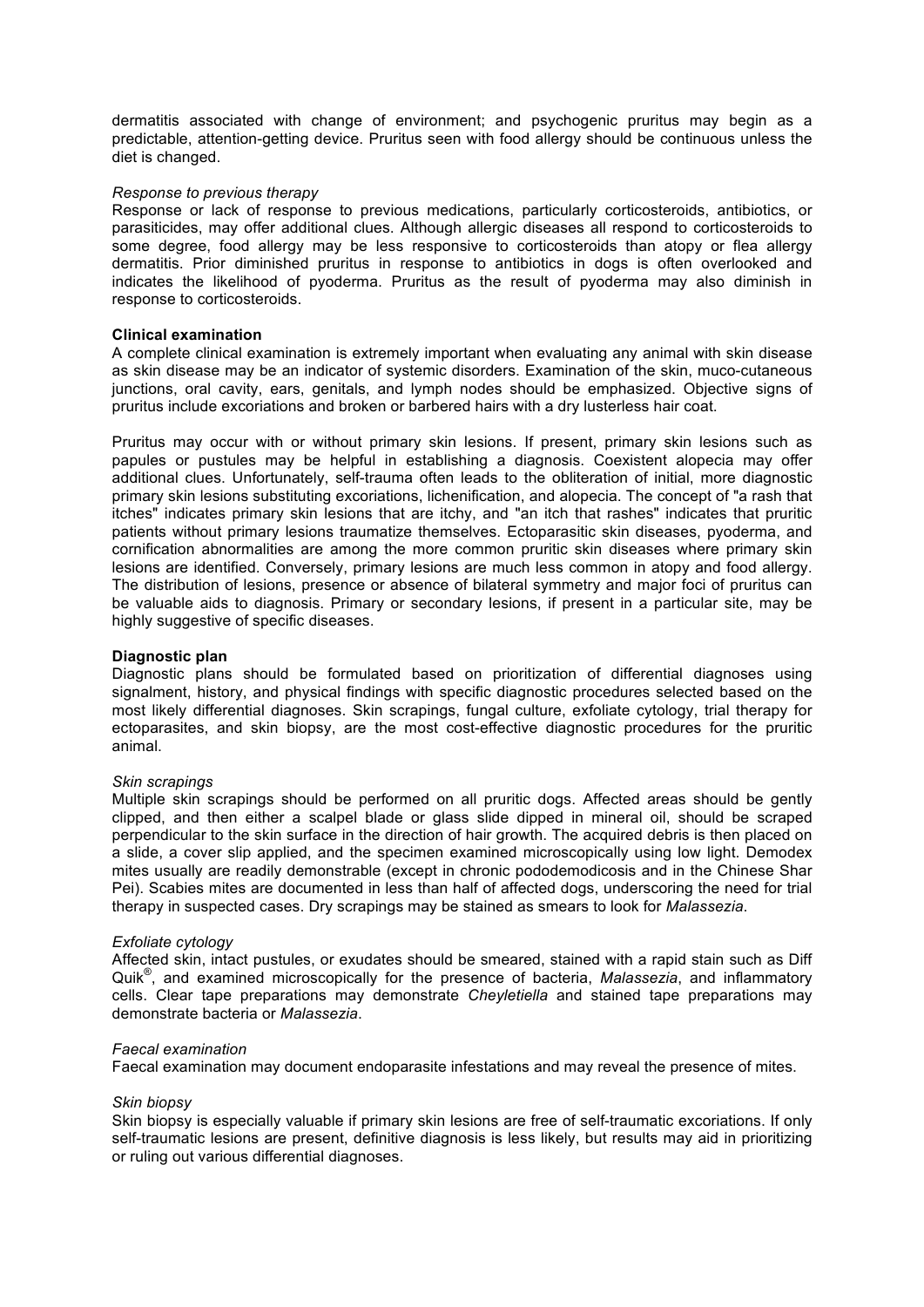## *Response to trial therapy*

Trial therapy with parasiticidal agents is used routinely in suspected cases of scabies or flea allergy dermatitis. Despite the availability of effective modern flea control products, flea allergy dermatitis still remains the most common cause of pruritus. As lesions seen with superficial pyoderma may be pleomorphic, trial use of antibiotics may be indicated in an undiagnosed pruritic crusted papular dermatoses. Although response to corticosteroids is suggestive of underlying allergic disease, superficial pyoderma may partially respond to corticosteroid therapy.

### *Elimination diets*

Animals suspected of having food allergy or food intolerance as a cause of pruritus should be fed an exclusive hypo-allergenic diet for 8-12 weeks.

#### *In vitro testing*

In vitro testing (allergen-specific IgE serology [ELISA] or radioallergosorbent test [RAST]) for atopy offers convenience and accessibility. Reproducibility of test results has increased dramatically over the past decade. However, problems still remain with antigen selection, grouped testing, and standardization of results.

#### *Environmental restriction*

If allergic contact dermatitis is suspected, an animal may be housed in a markedly different environment (water-rinsed kennel) for 10 days.

## **MANAGEMENT OF PRURITIS**

The general considerations in managing the pruritic dog are avoidance of allergens (whenever possible), using topical and/or systemic medications, considering desensitisation therapy, and treating concurrent problems.

Environmental control is usually aimed at limiting exposure to offending allergens. For pollen allergies, keeping the dog indoors most of the day is partially effective. Bathing in cool water will soothe the skin directly but will also wash away pollens or moulds that might still be present on the skin or hair coat. Topical anti-pruritic agents include colloidal oatmeal, hydrocortisone, antihistamines (diphenhydramine), and anaesthetics (pramoxine).

Corticosteroids are often effective at managing the pruritus but must be used cautiously for long-term therapy. A starting dose of prednisolone is usually 0.5 to 1 mg/kg/day for 3-5 days. Long-term therapy should only be used on an alternate-day basis.

Cyclosporine at 5 mg/kg/day is often sufficient in controlling clinical signs without many of the long-term side effects of corticosteroids. Treatment is given daily for 6 weeks; after that, it is often possible to treat on an alternate-day basis, and sometimes even twice per week.

Antihistamines are reported to be satisfactory anti-pruritics in approximately 25-35% of atopic dogs with clemastine, hydroxyzine, chlorpheniramine, and diphenhydramine giving the highest percentage of control.

Combinations of omega-3 and omega-6 fatty acids (eicosapentaenoic acid and gamma linolenic acid), have been shown to have beneficial effect in approximately 20% of atopic dogs. Treatment should be based on the eicosapentaenoic acid (EPA) content of these products and dosed at 5-40 mg/kg of EPA daily. It takes approximately 12 weeks of supplementation to change leukotriene levels in the skin and blood.

Desensitisation therapy is a biologic method used to treat atopic dogs. Although the exact mechanism by which immunotherapy works is unknown, it is likely that it "down regulates" the allergic response, and may raise the pruritic threshold. Desensitisation therapy should be considered when the allergic signs last for 4 months or more each year; when there are side effects from medical treatment, regardless of the duration of allergic signs; and if the pruritus is not adequately controlled with medical treatment. Success rate of desensitisation therapy is approximately 60-75% and requires, on average, 4-12 months for the beneficial effects to be seen.